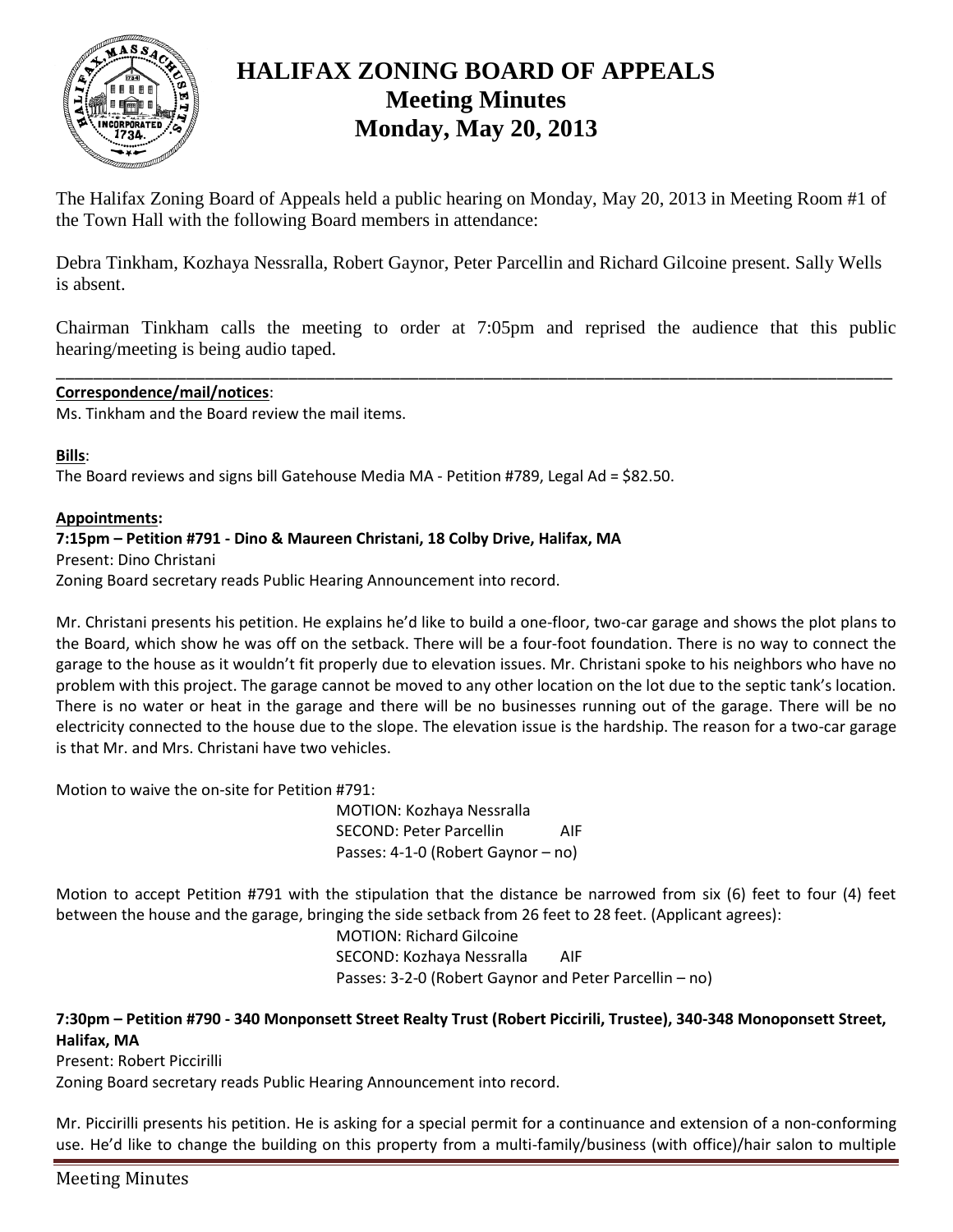apartments (multi-family). The front building would have three apartments on the first floor, one on the second floor and two apartments in the back building. He is not looking to change the intent of the use or make it detrimental to the neighborhood. It will stay within the footprint. There are things Mr. Piccirilli needs to do due to structural reasons. He shows pictures to the Board. A front porch needs to be knocked down and rebuilt as there is much damage to it. The foundation under the porch is a sonotube foundation currently, but Mr. Piccirilli would like a full foundation underneath it. The front of the building has a basement, which is in disrepair. He'd like to add a frost wall to make it structurally sound. He'd like to increase the first floor living space but stay within the footprint. The front building was built in 1912 and the back building was built in 1960. Under *MA General Laws, Ch. 49*, the Zoning Board has the authority to grant multi-family use if it is not detrimental to the neighborhood. This is one lot. The use has always been mixed (business and residential) and Mr. Piccirilli believes this is still multi-family with these apartments. The back building has only one level.

The Board reviews the plans. There will be seven bedrooms for this project. The special permit would go to the owner of the land. When previous owner Mr. Sturdivant sold the land, there was no longer a special permit with it. The value of the front house previously was \$327k, current is \$240k. The alteration will probably be around \$30k. The assessed value was \$28k. The alteration does not exceed 50% of the value. The non-conforming use goes with the land, not the structure.

Mr. Piccirilli explains this is something that has been granted in the past. Mr. Gaynor feels the use would be changing as the business (commercial use) would be removed, thus turning the property completely residential.

Ms. Tinkham asks the public if there are any questions or comments. She also comments that Mr. Piccirilli's reputation precedes him; his work is done well. Joseph Doherty (audience member) comments that Mr. Piccirilli's work would be an improvement to the neighborhood.

Ms. Tinkham feels this petition needs to be brought to Town Counsel. The Board agrees. Mr. Piccirilli points out that there are no abutters present with complaints and that the Board has granted what is currently there. Ms. Tinkham explains that the special permit is not asking for the alterations or the additional apartments.

Motion to review Petition #790 with Town Counsel on permission of use regarding the application and special permit:

MOTION: Robert Gaynor SECOND: Kozhaya Nessralla AIF Passes: 5-0-0

Motion to waive on-site for Peition #790. AIF Motion to continue Peition #790 to June 10, 2013 at 7:45pm. AIF

## **Informal Discussion:**

**Single-family with In-Law – Melo J. Spencer, 21 Dwight Street, Halifax, MA**

Present: Melo J. Spencer – 21 Dwight Street, Halifax, MA

The Zoning Board secretary describes Ms. Spencer's history to the Board. Ms. Spencer came to the Board in September 2008 requesting and was granted a variance and special permit for an in-law apartment with her mother. The addition was built by Joe McCullin. Ms. Spencer is the only person on the deed, her mother was taken off in 2011.

Ms. Spencer explains that her mother passed away almost a year ago. There is no one living in the house and she would like to rent the house to help her with the taxes, while Ms. Spencer lives in the in-law. She wants to do everything legally without an issue with the town. She doesn't know how long she will live there, but she's not looking to change anything. Whenever she does sell, it will be sold as is. This is only to assist her with her \$5,000/year taxes.

Ms. Tinkham and Ms. Spencer review a picture of the property with the staking. Ms. Spencer explains that the only thing shared is water; the electricity is separate. There is a shared "great room" on the first floor which Ms. Spencer considers